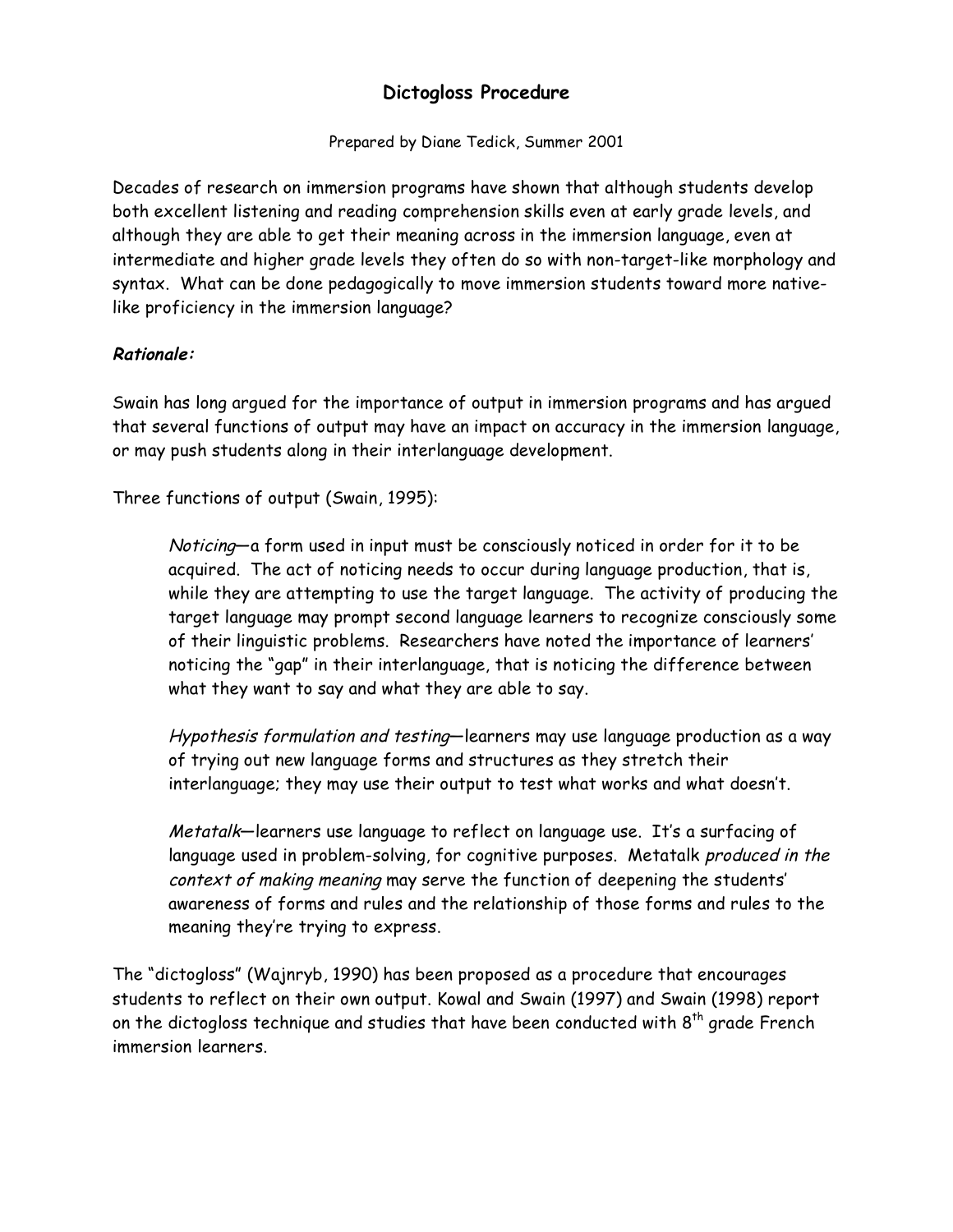#### **Steps:**

- Model the steps of the process with students prior to having them co-construct a dictogloss on their own.
- Create a short passage that embeds a particular grammatical form you wish to emphasize. It should be a form that students know well but that is often produced inaccurately by students. Try to incorporate a majority of vocabulary that students know.
- Review difficult or possibly unknown vocabulary that appears in the dictogloss.
- Provide a short (3-5 min.) review lesson on the grammatical form being emphasized.
- Read the dictogloss through once at a normal speed, asking students to listen carefully.
- Read the dictogloss a second time, and encourage students to jot down notes.
- Have pairs of students work together for approximately 20-25 minutes to reconstruct the dictogloss, reminding students that they should try to write their text so that it will be as close to the original as possible in grammar and content. Kowal told her students that the original sense of each sentence needed to be present and the reconstructed sentences had to be as grammatically accurate as the students could manage, but the words and phrases didn't have to be identical to the ones in the original passage. During this time students form hypotheses and test them, using available resources such as dictionaries and verb reference books. The activity should also encourage noticing and, ideally, metatalk.
- Select at least one student example and use it to engage in whole-class discussion with particular focus on the grammatical form emphasized. The students' coconstructed texts should be compared with the original dictogloss.

#### **What research on the dictogloss technique has shown:**

Kowal and Swain (1997) have found evidence of noticing, hypothesis-testing, and metatalk when using the dictogloss technique with  $8<sup>th</sup>$  grade French immersion students. The teacher using this technique found that students often focused on more than just the grammatical aspect being emphasized. They discussed grammatical aspects but also orthographic and semantic issues. The pair work and whole class discussion afterwards did promote student discussion about the links between meaning and form in relation to the composing process. A follow-up study (see discussion in Swain, 1998) showed that when students, through dialogue, reached a correct solution (that is, the problem they discuss is solved correctly), there was a strong tendency for them to perform accurately on a posttest on that item 1 week later. Similarly, when students co-constructed an incorrect solution, they tended to be inaccurate on the posttest given a week later. In other words, students tend to "stick with" the knowledge they had co-constructed collaboratively. Such results strongly suggest that when students reflect consciously on the language they are producing, this may be a source of language learning.